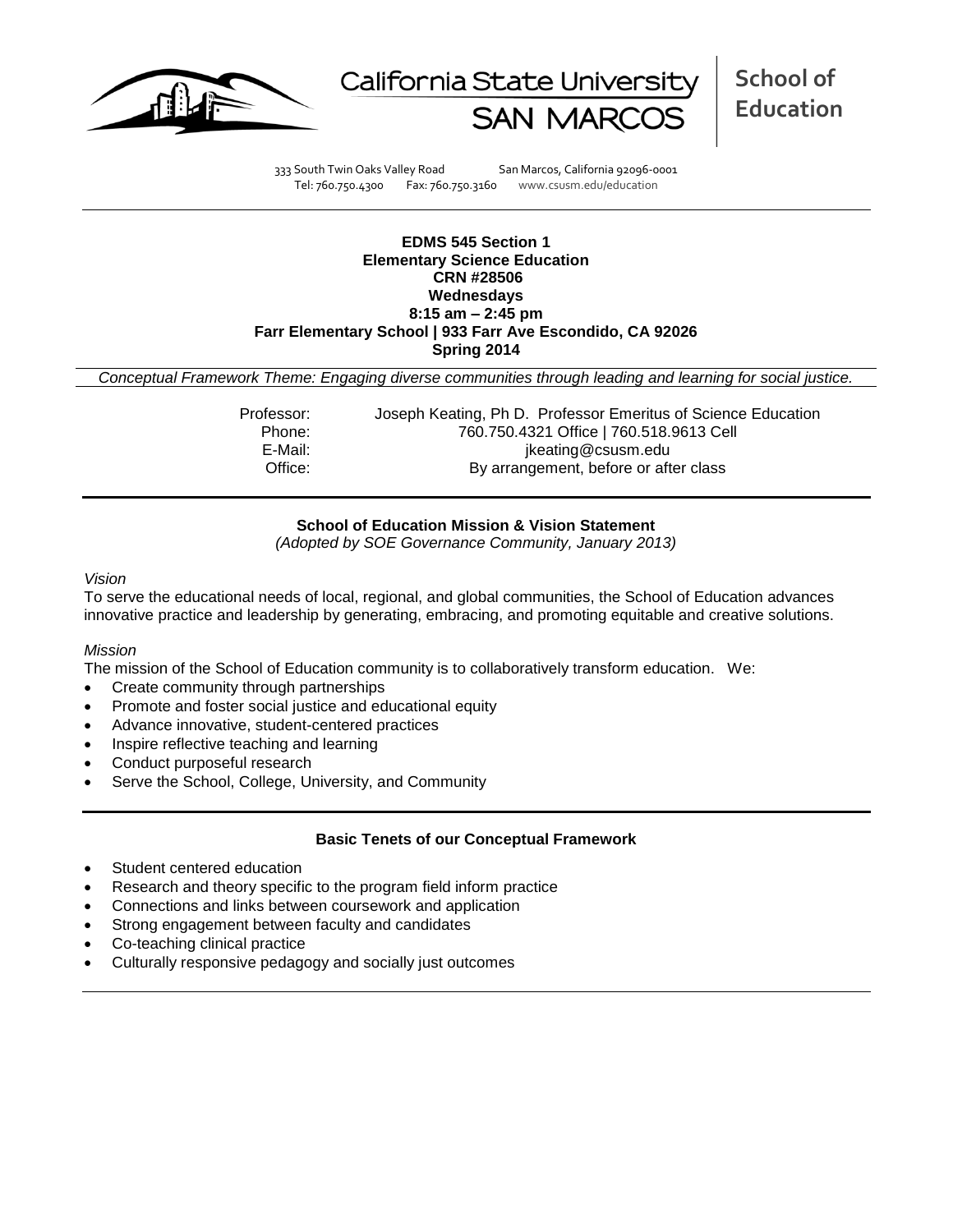## **COURSE DESCRIPTION**

Focuses on developing an understanding of theory, methodology, and assessment of second language acquisition in integrated and inclusive elementary classrooms. *Requires participation in the public schools.*

## **Course Prerequisites**

Admission to Multiple Subject Program

## **Purpose and Goals**

The main purpose of this course is to help you become a better teacher of science while increasing your enthusiasm, interest and confidence in effective teaching methods. You will model and practice ways in which science content and science processes can be naturally integrated into all the other disciplines. There will be a special emphasis on a student centered, problem solving and interdisciplinary approach to learning. Techniques for infusing multicultural aspects of science and adapting lessons to meet individual needs will also be addressed. As a result of this experience, we hope that as an elementary teacher you will feel comfortable teaching science, teaming with teachers who are specialists in this field, and utilizing the option of integrating the ideas of science methods into the other disciplines.

## **Required Texts**

Teaching Science to Children An Inquiry Approach by Friedl, A. and Koontz, T. (6<sup>th</sup> Edition McGraw Hill)

*Science Framework for California Public Schools K-12.* (2004). Sacramento: California Dept. of Education. http://www.cde.ca.gov/ci/cr/cf/documents/scienceframework.pdf

*Health Education Content Standards for California Public Schools K-12. (*2008).Sacramento: California Dept. of Education. http://www.cde.ca.gov/be/st/ss/documents/healthstandmar08.pdf

## **Optional Texts**

Moon Journals by Chancer, et. al Chemical Magic from the Grocery Store Sae, A. Use of Discrepant Events for Teaching Science Customized text Keating, J. (Aztec Press)

## **Course Objective**

On completion of this course, students will be able to demonstrate the following:

- 1. Knowledge on strategies to integrate the California Framework and Standards and the Next Generation Science Standards (NGSS) into science;
- 2. Understanding strategies to integrate inquiry based science into all areas of the curriculum;
- 3. Awareness of the multitude of community resources available to teachers and the ways in which these resources can be used to strengthen the science program;
- 4. The ability to write science lesson plans and implement them into an interdisciplinary, integrated unit that is appropriate to the grade-level course content;
- 5. The ability to design curricula, which utilize a variety of instructional strategies and develop children's higher-level thinking skills;
- 6. An understanding and appreciation for the dynamic nature of the processes of science
- 7. Applying the Learning Cycle and Scientific Method to the learning of Science
- 8. Strong general understanding of science and health content knowledge
- 9. Apply the Learning Cycle model of instruction as it relates to teaching science in a contemporary manner.
- 10. Demonstrate the use of technology to enhance elementary science teaching and learning.
- 11. Practice strategies to include all students in science (linguistically and culturally diverse, students with disabilities and other students with special needs)
- 12. Understanding of science safety related to the classroom and students.

## **INFUSED COMPETENCIES**

## **Special Education**

Consistent with the intent to offer a seamless teaching credential in the College of Education, this course will demonstrate the collaborative infusion of special education competencies that reflect inclusive educational practices.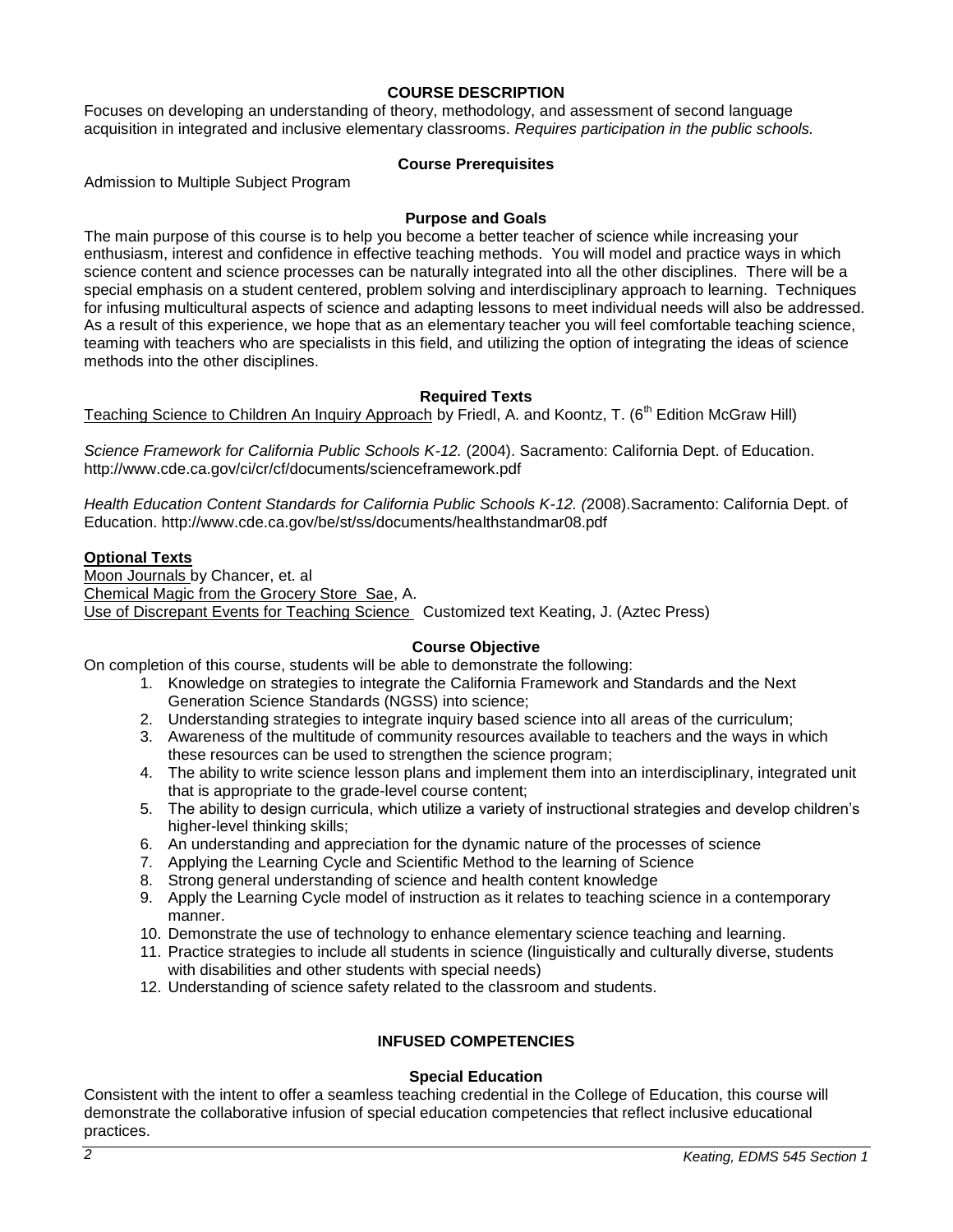## **Authorization to Teach English Learners**

This credential program has been specifically designed to prepare teachers for the diversity of languages often encountered in California public school classrooms. The authorization to teach English learners is met through the infusion of content and experiences within the credential program, as well as additional coursework. Candidates successfully completing this program receive a credential with authorization to teach English learners. *(Approved by CCTC in SB 2042 Program Standards, August 02)*

## **Use of Technology**

This course infuses technology competencies to prepare candidates to use technologies, emphasizing their use in both teaching practice and student learning. Students are expected to demonstrate competency in the use of various forms of technology (i.e. word processing, electronic mail, Moodle, use of the Internet, and/or multimedia presentations). Specific requirements for course assignments with regard to technology are at the discretion of the instructor. Most assignments will be submitted in hard copy to the instructor, and some specific assignments will also be submitted/posted electronically on Moodle. Keep a digital copy of all assignments for use in your teaching portfolio. You must use your Moodle e-mail account for this class. The best way to contact me is by Moodle e-mail.

# **STUDENT LEARNING OUTCOMES**

## **Teacher Performance Expectation (TPE) Competencies**

The course objectives, assignments, and assessments have been aligned with the CTC standards for the Multiple Subject Credential. This course is designed to help teachers seeking a California teaching credential to develop the skills, knowledge, and attitudes necessary to assist schools and districts in implementing effective programs for all students. The successful candidate will be able to merge theory and practice in order to realize a comprehensive and extensive educational program for all students. You will be required to formally address the following TPEs in this course:

## **TPE Primary Emphases in EDMS 545:**

- TPE 1a-Subject Specific Pedagogical Skills for MS Teaching Assignments (Science)
- TPE 5-Student Engagement

## **TPE Secondary Emphases in EDMS 545:**

- TPE 4-Making Content Accessible
- TPE 7-Teaching English Learners
- TPE 9-Instructional Planning
- TPE 14-Educational Technology in Teaching and Learning

## **California Teacher Performance Assessment (CalTPA)**

Beginning July 1, 2008 all California credential candidates must successfully complete a state-approved system of teacher performance assessment (TPA), to be embedded in the credential program of preparation. At CSUSM this assessment system is called the CalTPA or the TPA for short.

To assist your successful completion of the TPA, a series of informational seminars are offered over the course of the program. TPA related questions and logistical concerns are to be addressed during the seminars. Your attendance to TPA seminars will greatly contribute to your success on the assessment.

Additionally, SoE classes use common pedagogical language, lesson plans (lesson designs), and unit plans (unit designs) in order to support and ensure your success on the TPA and more importantly in your credential program.

The CalTPA Candidate Handbook, TPA seminar schedule, and other TPA support materials can be found on the SoE website: <http://www.csusm.edu/education/CalTPA/ProgramMaterialsTPA.html>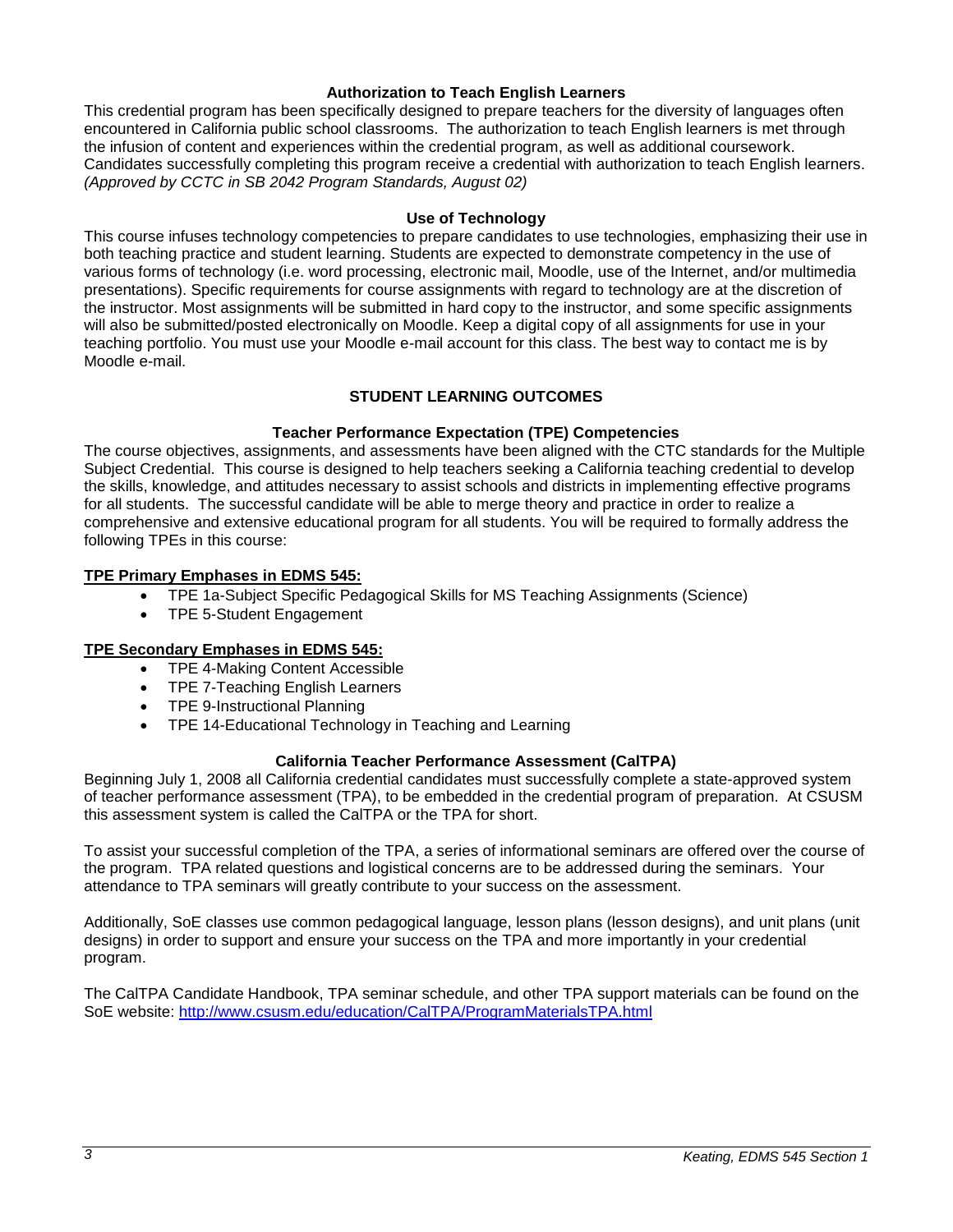## **GENERAL CONSIDERATIONS**

## **Assessment of Professional Dispositions**

Assessing a candidate's dispositions within a professional preparation program is recognition that teaching and working with learners of all ages requires not only specific content knowledge and pedagogical skills, but positive attitudes about multiple dimensions of the profession. The School of Education has identified six dispositions – social justice and equity, collaboration, critical thinking, professional ethics, reflective teaching and learning, and life-long learning—and developed an assessment rubric. For each dispositional element, there are three levels of performance - *unacceptable*, *initial target*, and *advanced target*. The description and rubric for the three levels of performance offer measurable behaviors and examples.

The assessment is designed to provide candidates with ongoing feedback for their growth in professional dispositions and includes a self-assessment by the candidate. The dispositions and rubric are presented, explained and assessed in one or more designated courses in each program as well as in clinical practice. Based upon assessment feedback candidates will compose a reflection that becomes part of the candidate's Teaching Performance Expectation portfolio. Candidates are expected to meet the level of *initial target* during the program.

## **Students with Disabilities Requiring Reasonable Accommodations**

Candidates with disabilities who require reasonable accommodations must be approved for services by providing appropriate and recent documentation to the Office of Disable Student Services (DSS). This office is located in Craven Hall 4300, and can be contacted by phone at (760) 750-4905, or TTY (760) 750-4909. Candidates authorized by DSS to receive reasonable accommodations should meet with their instructor during office hours or, in order to ensure confidentiality, in a more private setting.

## **All University Writing Requirement**

A minimum of 2500 words of writing assignments per semester is required. This will be fulfilled through a variety of ways in this course such as: reading logs, action research reports, field trip curriculum plans, discrepant event curriculum plans and independent study reports.

## **CSUSM Academic Honesty Policy**

"Students will be expected to adhere to standards of academic honesty and integrity, as outlined in the Student Academic Honesty Policy. All written work and oral presentation assignments must be original work. All ideas/materials that are borrowed from other sources must have appropriate references to the original sources. Any quoted material should give credit to the source and be punctuated with quotation marks.

Students are responsible for honest completion of their work including examinations. There will be no tolerance for infractions. If you believe there has been an infraction by someone in the class, please bring it to the instructor's attention. The instructor reserves the right to discipline any student for academic dishonesty in accordance with the general rules and regulations of the university. Disciplinary action may include the lowering of grades and/or the assignment of a failing grade for an exam, assignment, or the class as a whole."

Incidents of Academic Dishonesty will be reported to the Dean of Students. Sanctions at the University level may include suspension or expulsion from the University.

## **Plagiarism:**

As an educator, it is expected that each candidate will do his/her own work, and contribute equally to group projects and processes. Plagiarism or cheating is unacceptable under any circumstances. If you are in doubt about whether your work is paraphrased or plagiarized see the Plagiarism Prevention for Students website [http://library.csusm.edu/plagiarism/index.html.](http://library.csusm.edu/plagiarism/index.html) If there are questions about academic honesty, please consult the University catalog.

## **Cell Phones**

Please turn off your cell phone before the start of each class. In addition, there will be no texting during class. It is unprofessional for teachers to use their cell phone during meetings with peers or during professional development activities (our class is considered professional development!). Your consideration will be appreciated by peers.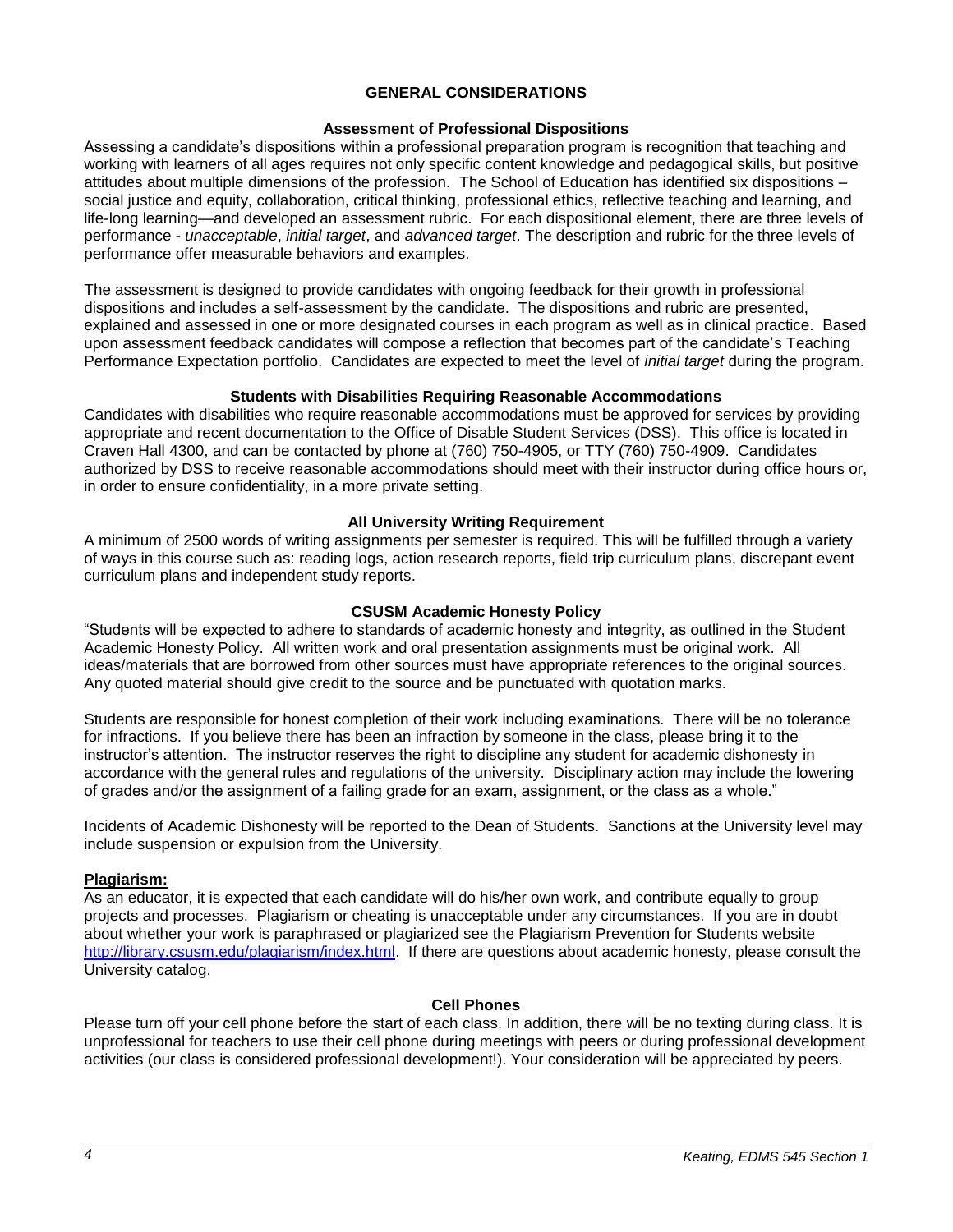## **Person-First Language**

Use "person-first" language in all written and oral assignments and discussions (e.g., "student with autism" rather than "autistic student"). Disabilities are not persons and they do not define persons, so do not replace personnouns with disability-nouns. Further, emphasize the person, not the disability, by putting the person-noun first.

## **Use of Technology**

Candidates are expected to demonstrate competency in the use of various forms of technology (i.e. word processing, electronic mail, Moodle, use of the Internet, and/or multimedia presentations). Specific requirements for course assignments with regard to technology are at the discretion of the instructor. Keep a digital copy of all assignments for use in your teaching portfolio. All assignments will be submitted online, and some will be submitted in hard copy as well. Details will be given in class.

## **Electronic Communication Protocol**

Electronic correspondence is a part of your professional interactions. If you need to contact the instructor, e-mail is often the easiest way to do so. It is my intention to respond to all received e-mails in a timely manner. Please be reminded that e-mail and on-line discussions are a very specific form of communication, with their own nuances and etiquette. For instance, electronic messages sent in all upper case (or lower case) letters, major typos, or slang, often communicate more than the sender originally intended. With that said, please be mindful of all e-mail and on-line discussion messages you send to your colleagues, to faculty members in the School of Education, or to persons within the greater educational community. All electronic messages should be crafted with professionalism and care.

Things to consider:

- Would I say in person what this electronic message specifically says?
- How could this message be misconstrued?
- Does this message represent my highest self?
- Am I sending this electronic message to avoid a face-to-face conversation?

In addition, if there is ever a concern with an electronic message sent to you, please talk with the author in person in order to correct any confusion.

# **COURSE REQUIREMENTS and GRADING STANDARDS**

## **Grading Policy**

Final grades for EDMS 545 will be computed as a % of the total points earned:

 $A = 94 A = 90 - 93 %$  $B = 84 - 89$  %  $B = 80 - 83$  $C_{+}$  = 77-79 (Anything less than a C+ does not count toward a California Teaching Credential)

## **School of Education Attendance Policy**

Due to the dynamic and interactive nature of courses in the School of Education, all candidates are expected to attend all classes and participate actively. At a minimum, candidates must attend more than 80% of class time, or s/he may not receive a passing grade for the course at the discretion of the instructor. Individual instructors may adopt more stringent attendance requirements. Should the candidate have extenuating circumstances, s/he should contact the instructor as soon as possible. *(Adopted by the COE Governance Community, December, 1997).*

## **Personal Comments about Attendance:**

Prompt and consistent attendance is vital to success in this class. Attendance will be taken and class will start on time. Both attendance and punctuality are essential to completing all work satisfactorily. Only 50% of the potential value for an assignment can be credited as makeup for an assignment that is due and reviewed in a class that was not attended by the student. Two absences (in this case one full day of class =two class equivalents) in one semester can result in a minimum of one grade lower; three absences can result in a non-passing grade (unless there are extenuating circumstances). Late arrivals will be penalized at the discretion of the instructor.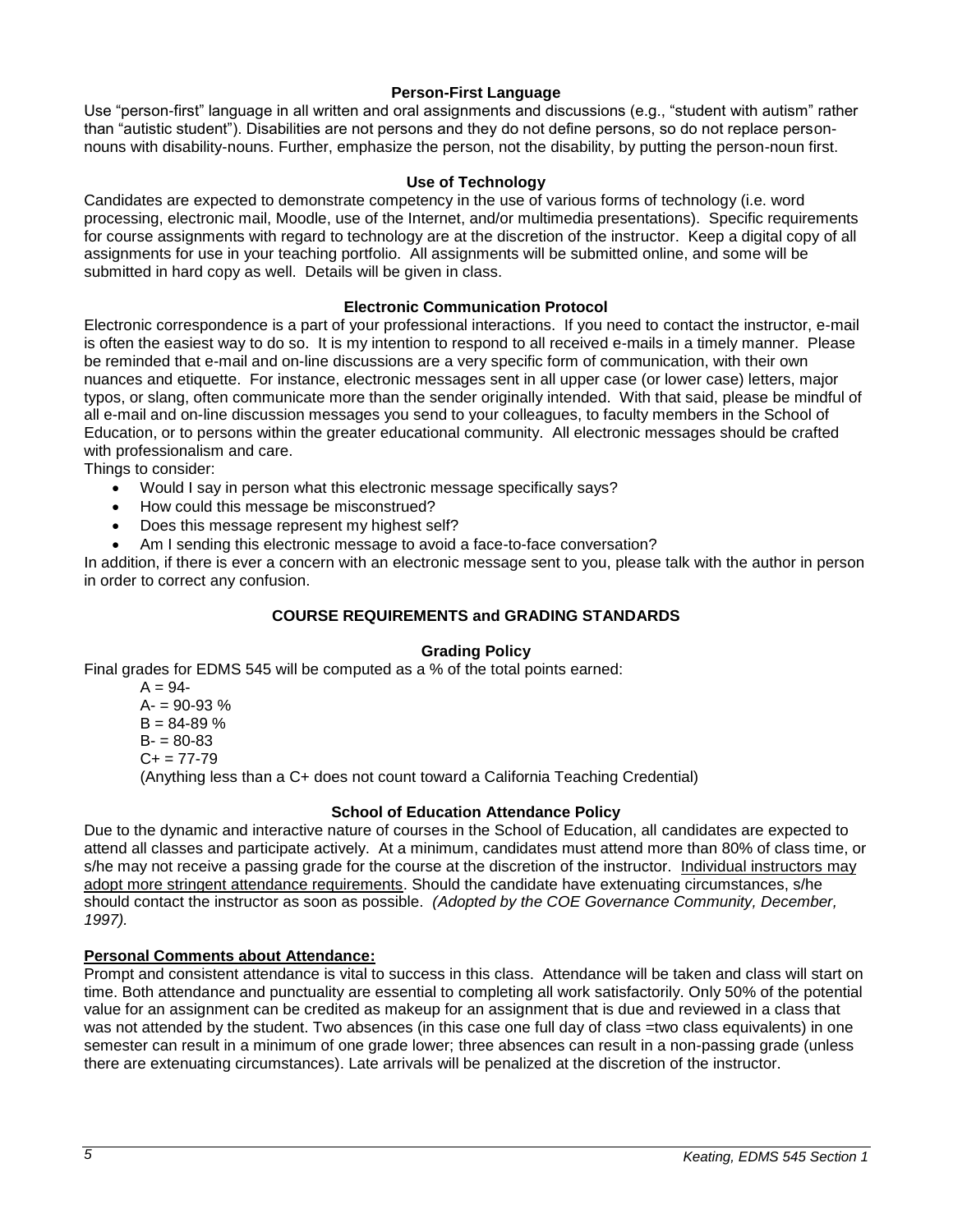# **COURSE TIMELINE**

# **Class #1 January 22 (Wednesday)**

# $1/22$

- Read syllabus prior to attending class (what questions do you have??).
- Define Science? How were you taught Science? (Discussion)
- Introduction to Syllabus (Questions)
- Assign directors (see attached addendum)
- Intro to Science Frameworks/ Standards/Overview of Next Generation Science Standards (NGSS)
- Moon Journals,
- Science Content Topics in Text (Assign Groups)
- Field Trip/Community Resources
- Signups for various projects (DE/Moon Journals/Chapter Readings
- $\bullet$  1/22
- Introduction to Discrepant Events: What are the critical pedagogical elements of inquiry as used in the Discrepant Event model? (Happy/Unhappy Balls)
- The Nature of Science and the Scientific Method/Learning Cycle (Loonie Goonies Simulation Game)

## **Next time:**

- 1) In the California Frameworks Read Ch. 1 and 2 and your assigned Section of the Standards by grade level
- 2) Write out standards exercise (1a, b, c and d). See syllabus Descriptions of Assignment # 1 a, b, c and d. Be prepared to share this your grade level group and prepare a presentation (time given in class) per description in #1d (note addition of Health Standards 1c)
- 3) Read TSC Introduction on Science Safety and Ch. 1, 2, 3 (notes and any questions), and choose one Chapter from Ch. 4-6 (Physical Science) to read and produce one graphic organizer and (or) teaching outline to share with reading team/ colleagues (see Assignment #9) . Assign Reading groups.

## **Class #2 January 29 (Wednesday)**

1/29

- Must have syllabus (General Questions)/ Gradesheet printed for personal folder
- General Discussion of California Science Framework (Science Safety, Ch. 1 and Ch. 2)
- 30 minutes of team working time for Team Standards Framework presentations (#1a,b, c, d)
- Team presentation of Science Frameworks assignment (see example under description of assignments)

## 1/29

- Annenberg Video on using Inquiry Learning in K-6
- General Discussion of Friedl Text Introduction, Ch. 1-2 and Share graphic organizer/outline: (Ch. 4-6 Physical Science) (Assignment #7)
- Student discrepant events X 3 (pairs) (Assignment #2A/B)

## **Next Time**

- 1) Choose one from TSC Ch. 7-10 Physical Science (Graphic Organizer and or outline)
- 2) Discrepant Events x3 (per schedule)

## **Class #3 February 5 (Wednesday)**

- 2/5 Student discrepant events x3 (Assignment #2A/B) Share Graphic Organizers Ch. 7-10 (Physical Science)
- 2/5 Introductions to Inquiry Based Problem Solving Model (Assignment # 6 B-D) "Superlinks" (OM program) (Individual Problem Solving) "Verbal/Non-Verbal" (Team building) "Invention Convention" (Applied Science)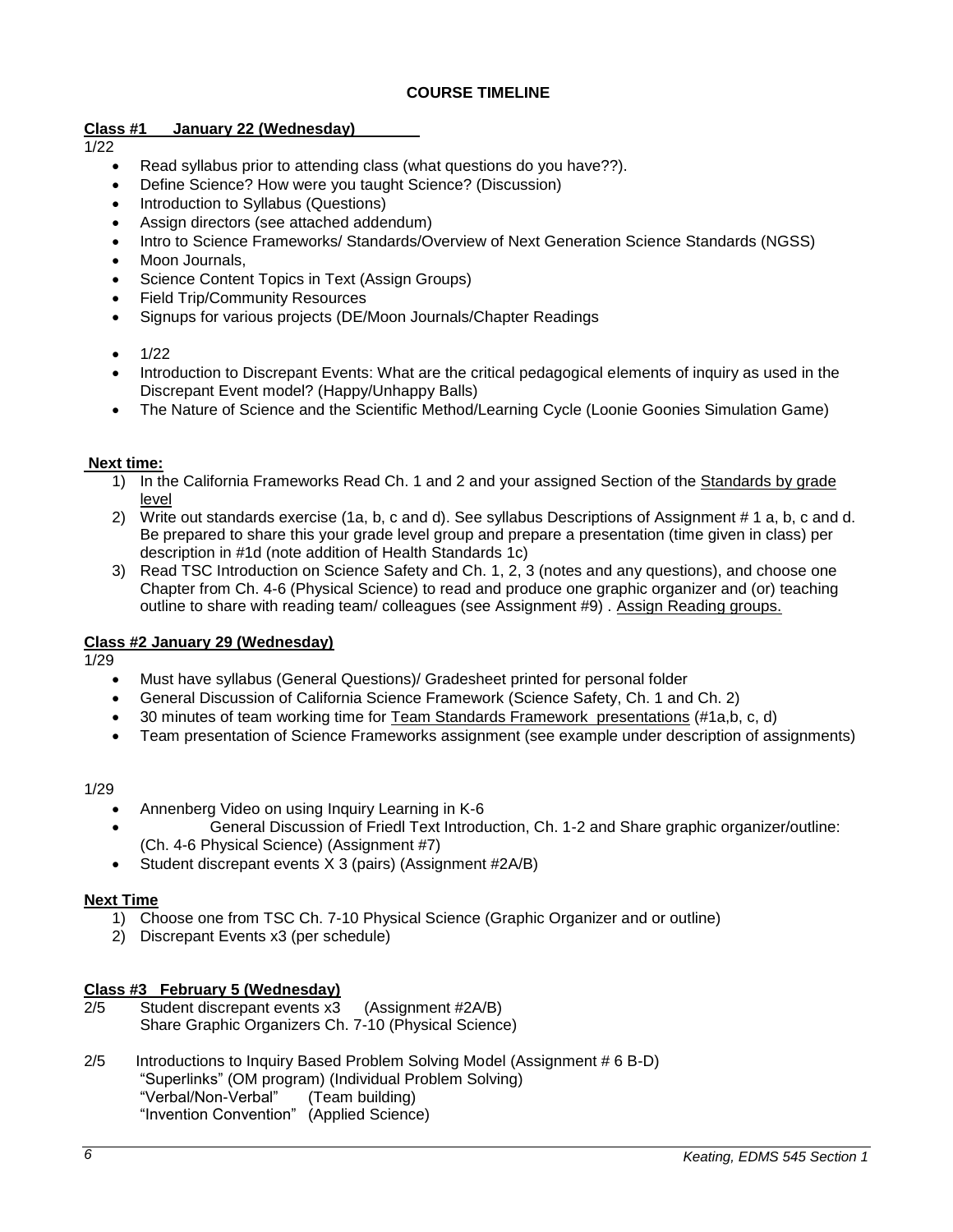## **Next Time:**

- 1) Choose one from TSC Ch. 11—13 Physical Science and Earth Science (Graphic Organizer)
- 2) Discrepant Events (per schedule)

## **Class #4 February 12 (Wednesday)**

2/12 Student discrepant events X 3 (Assignment #2A/B) Share Graphic Organizer Ch. 11-13 (Physical Science and Earth Science)

2/12 Maps and Compass (Interdisciplinary/Visual Curriculum) (Assignment # 4) Open ended vs. Closed Ended Scientific. Experiments (in class hands-on activity Assignment #6A).

## **Next Time:**

- 1) Choose one from TSC Ch. 14-17 Earth Science (Graphic Organizer)
- 2) Discrepant Events (per schedule)
- 3) Moon Journal Presentations (1/2 class)

## **Class #5 February 19 (Wednesday)**

2/19 Share Graphic Organizers Ch. 14-17 Earth Science Discrepant Events X 3 per schedule

2/19 Moon Journal Presentations (1/2 class)

## **Next time:**

- 1) Share Invention Convention presentations: In teams develop an invention with associated activities (per handout) before class
- 2) (part of Assignment #6 D)
- 3) Choose one from TSC Ch. 18-21 Life Science (Graphic Organizer)
- 4) Discrepant Events per schedule

## **Class #6 February 26 (Wednesday)**

#### **2/26**

Share Graphic Organizers from TSC Ch. 18-21 Life Science Discrepant Events (per schedule) (Assignment #2A/B)

**2/26** Invention Convention Presentations in Teams (Assignment #6 D)

## **Next Time:**

Wild Animal Park Field Trip/Safari Park (#5). Details to be emailed.

## **Class #7 March 5 (Wednesday)**

3/5 Meet at WAP/Safari Park at 8:45-3:00

## **Next Time:**

- 1) Discrepant Event Quiz (Assignment #2 C)
- 2) Instructor evaluations
- 3) Moon Journal Presentations (1/2 class)

## **Class #8 March 12 (Wednesday)**

- 1) Moon Journal Presentations (Assignment # 3 A/B)
- 2) Graphic Organizer Overview of the course
- 3) Discrepant Event Quiz (Assignment #2 C)
- 4) Instructor Evaluations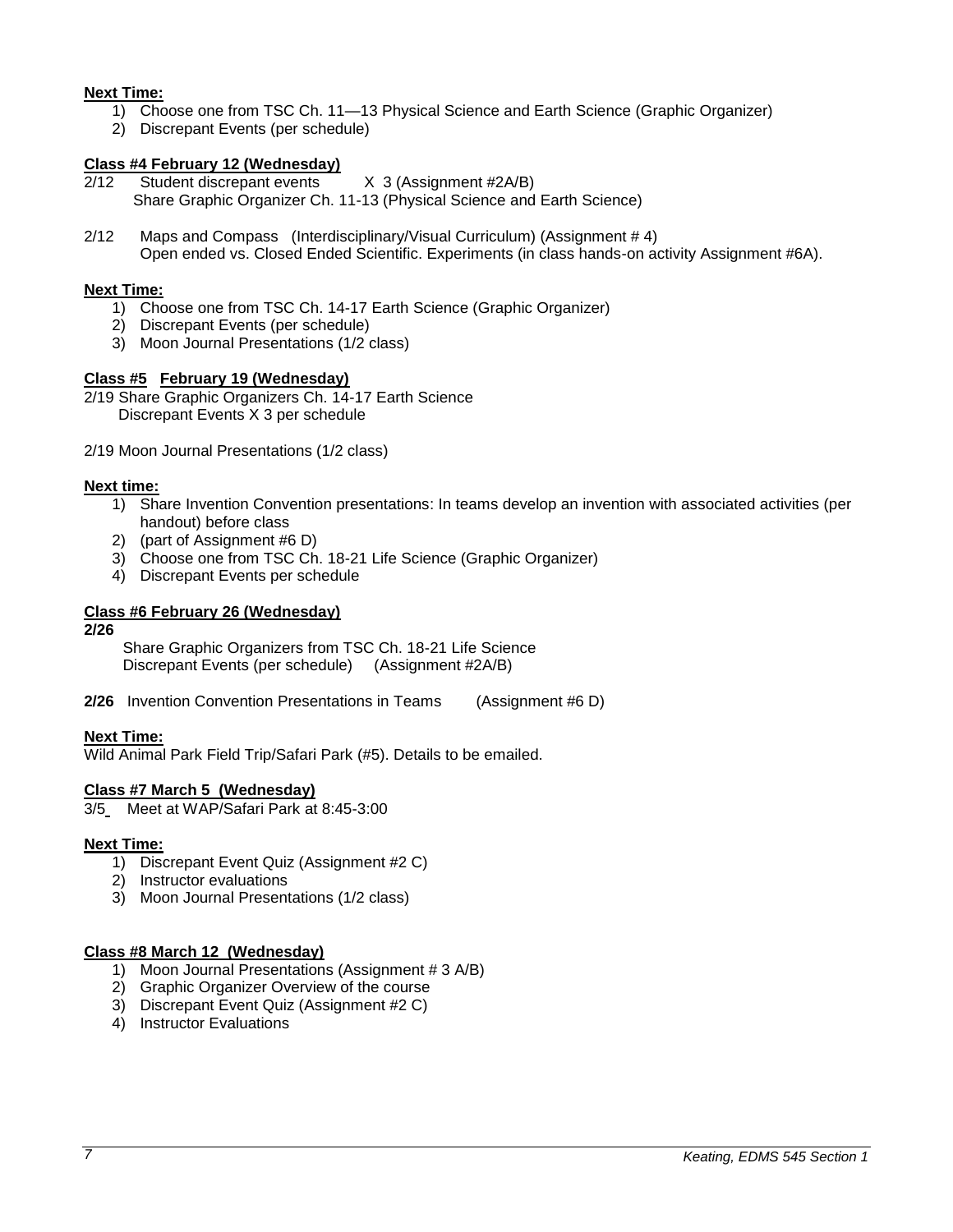## **DESCRIPTION OF SCIENCE METHODS ASSIGNMENTS**

The following are assignment prompts that represent the Spirit of the Assignment. Additional information and clarification will be given in class, and the Moodle site for this course will also provide handouts and resources. Each prompt will be scored using a rubric that uses a Likert Scale: no response (0) to exceptional (maximum possible points for that assignment). Due dates are on the timeline of this syllabus. **Note: I = Individual and T = Team**

# The criteria for grading are:

- Fully addressing the prompt.
- Clear, coherent professional writing. You must demonstrate good understanding and appropriate interpretation of the topic.
- Correct spelling and grammar on final drafts.

## **Assignment 1 – California Science Framework and Standards**

**Spirit of the assignment:** Read a portion of the California Science Framework and the Standard(s) for a particular grade. You will write your individual response to the readings. Then you will work with your grade level team to prepare and do a presentation to the class. It's important that you do the reading and the write-ups BEFORE you meet with your team.

- **1a. Framework summary response (I) 10 points**
	- Read the first part of the California Science Framework, up to page 20. This includes Board Policy, the Introduction and Chapters One and Two.
	- Think about the reading holistically.
	- Write about a page, in your own words, that answers these questions: What do you think are the most important ideas addressed in the reading? Were there any ideas in the reading which were very new to you, or which disagreed with something you thought?

## **1b. Grade level Science standard response (I) - 10 points**

- Read through all the standards for your assigned grade level. Using the standards for your chosen grade (K-6), pick a line item from physical science, or life science, or earth science (jigsaw so that each science content area (biology, chemistry/physics and earth science) is covered within the team). Come up with a brief description of an activity that children in that grade can do that also addresses one of the Investigation and Experimentation standards for the grade. One of many great reputable new resources that you might use is the following web site which includes award winning lessons that apply the standards in this way and also use technology: <http://www.nsta.org/publications/interactive/laptop/grade.htm>
- You should end up with four sections, each of which includes a content line (physical, life, or earth science), an Investigation and Experimentation line, and a one or two sentence description of an activity that combines the two describe a simple formative or summative assessment for that activity. The whole thing should be about a page
- See example next page.

## **1c. Grade level Health Education standards response**

## **Grade level Health Education Content Standards Response (I) – 5 points**

[The Health Education Content Standards for California Public Schools](http://www.cde.ca.gov/be/st/ss/documents/healthstandmar08.pdf) are categorized into 8 Health Content Standards: Essential Health Concepts; Analyzing Health Influences; Assessing Valid

Health Info; Interpersonal Communication; Decision Making; Goal Setting; Practicing Health Enhancing Behaviors; and Health Promotion. These 8 content standards are included in 6 Health Content Areas: Nutrition and Physical Activity; Growth, Development & Sexual Health; Injury Prevention and Safety; Alcohol, Tobacco, and Other Drugs; Mental, Emotional, and Social Health; and Personal and Community Health.

For the same grade level assigned to you for Task I B, you will select one Health Content Standard under one of the Health Content Areas and write an activity that students in that grade level can do.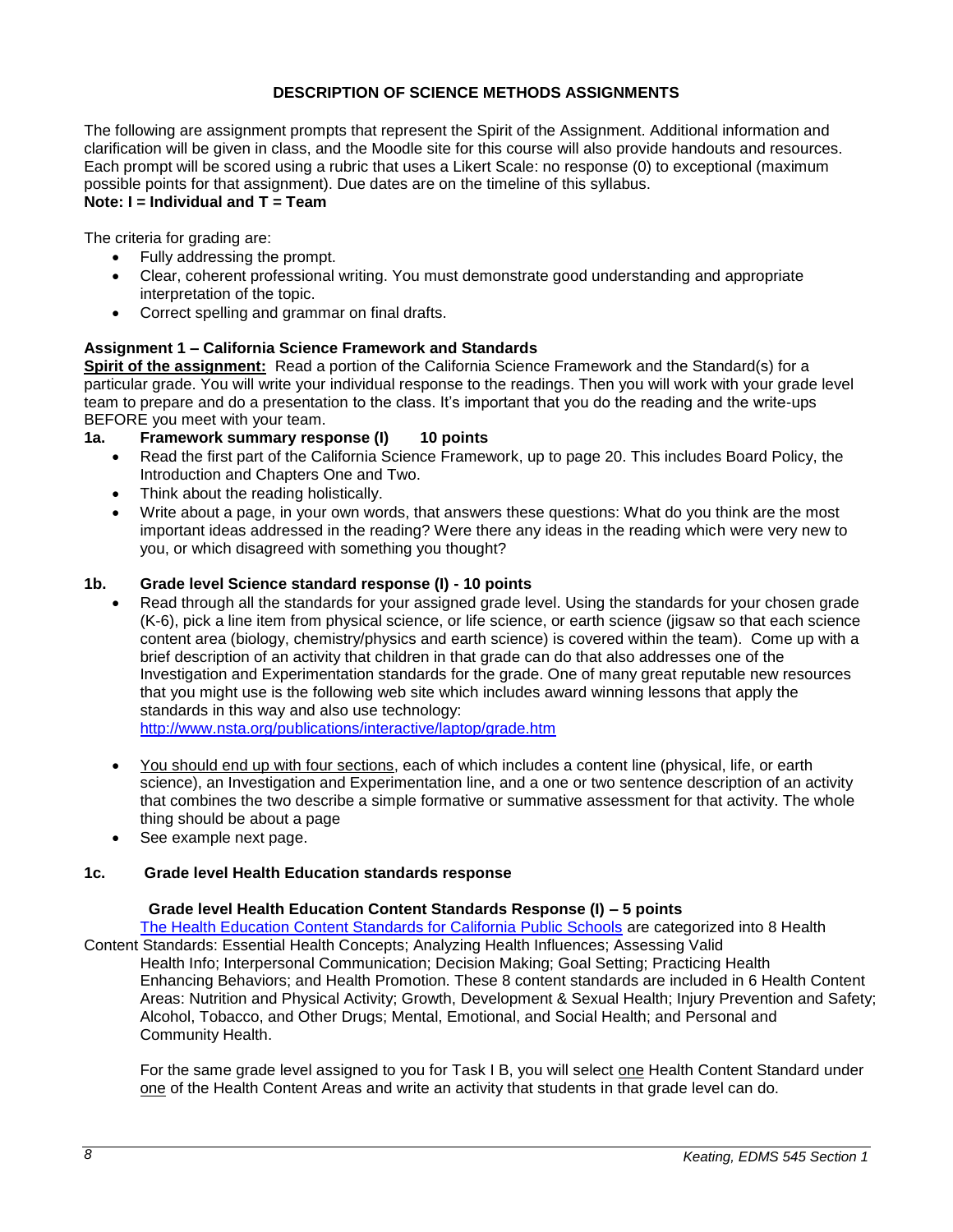# **1d. Team preparation and presentation (T) 5 points**

## **You will be given 30-40 minutes of class time to work with your team.**

- Get together with your team (arranged by grade level K-6). Look at the activities that everyone wrote up for Assignment 2b. Choose one.
- As a team, write up a lesson plan for the activity (with objectives, assessment, a brief description of the activity and any modifications for challenged students}. Put it on chart paper or an overhead transparency so it can be easily presented to the class. Make sure you quote the line from the standard on which your lesson plan is based.
- As a team, come up with a **brief overview** of the Science Standards for your grade. Don't try to give us every single line of the standard. Summarize it in such a way that we see generally what students are supposed to learn in physical, earth, and life science and in investigation and experimentation in that grade.
- In 8 minutes or less, present your lesson plan and standards choices. Be prepared to explain why your lesson plan represents really good science for students.
- Your grade for this assignment will be based on the content and quality of your presentation, and on the level of collaboration of the group.

## **Sample responses to Assignment 1b. and 1c.**

## Grade Four

## Physical Science

1.b. Students know how to build a simple compass and use it to detect magnetic effects, including the Earth's magnetic field

Investigation and Experimentation

6.f Follow a set of written instructions for a scientific investigation.

Activity

Following directions from the Internet, the students will work in partner pairs to build compasses, using paper cups, thread, a needle and a magnet. They will observe and record the action of the compass indoors and outdoors, and in proximity to various objects.

Assessment (summative): The student will be able to draw and explain how s/he built the compass and how it used and applied (a rubric will be used to assess the level of understanding.

#### Life Science

2.c. Students know decomposers, including many fungi, insects, and microorganisms, recycle matter from dead plants and animals.

## Investigation and Experimentation

6.c. Formulate and justify predictions based on cause-and-effect relationships.

#### Activity

The students will predict the growth of mold on bread that has no preservatives. They will observe and record the progress of the mold in various circumstances (if the bread is left in the open air, if the bread is in a closed sandwich bag, etc.)

Assessment (Summative): The student can construct a simple data table to illustrate the progress of growth and offer explanations for their findings comparing the different variables of growth (or inhibition)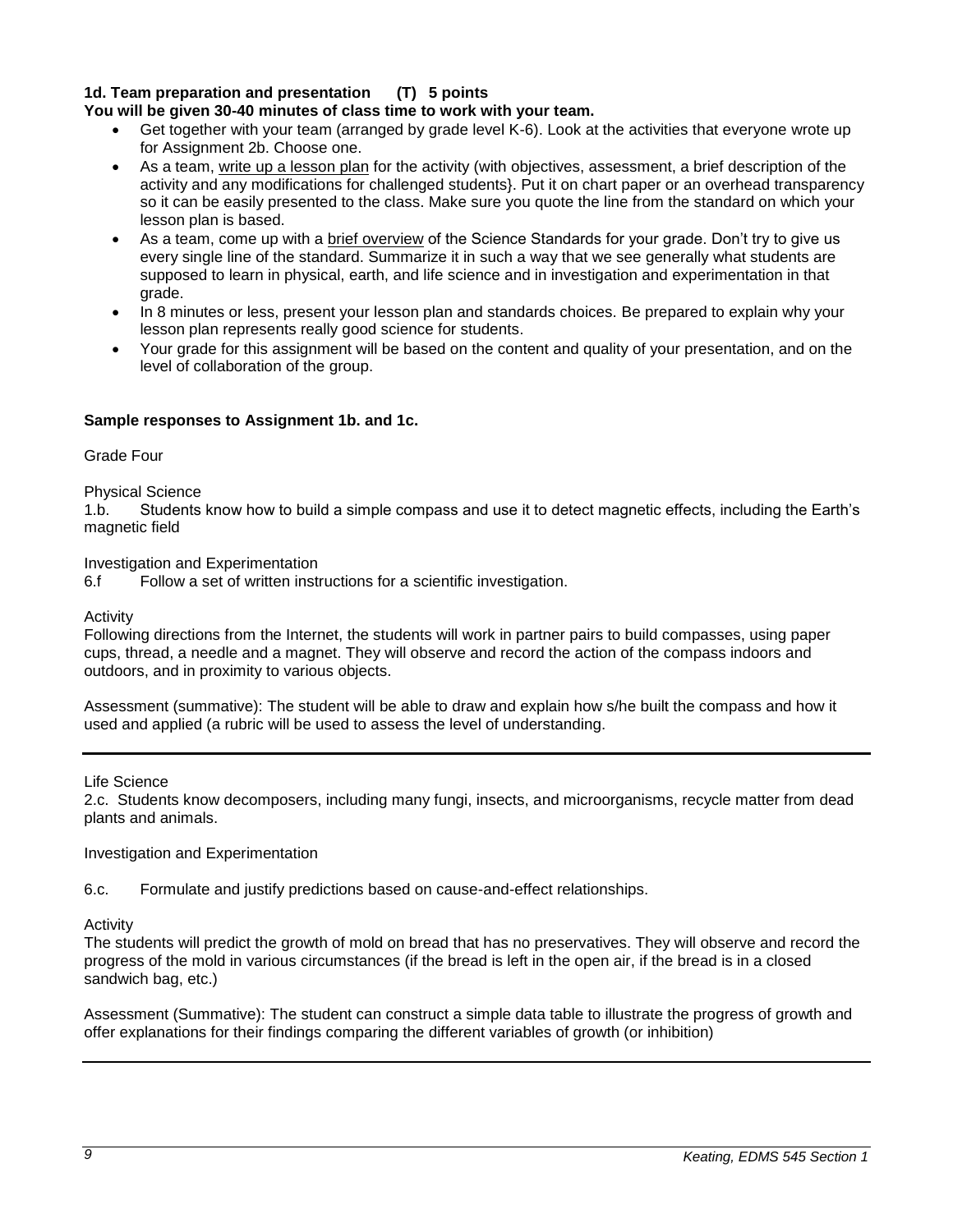## Earth Science

5.c. Students know moving water erodes landforms, reshaping the land by taking it away from some places and depositing it as pebbles, sand, silt, and mud in other places (weathering, transport, and deposition). Investigation and Experimentation

6.b. Measure and estimate the weight, length, or volume of objects.

## Activity

In groups of four, students will create landforms (using common dirt) on cookie sheets. They will add measured amounts of water to their landforms, and will collect and measure the dirt that runs off.

Assessment (Formative): The students will form hypothesis to predict the effect of differing amounts of water on their specific landforms.

## Health Content Area: Nutrition and Physical Activity

Health Content Standard 1.8.N - Identify ways to increase and monitor physical activity*.*

## Activity

In pairs, students will take turns in a jump rope activity. Starting with 5 jumps and increasing the jumps by 5, they will observe and record the maximum number of jumps that their partner can comfortably complete.

Assessment (Formative) Each student will first predict the maximum number of jumps that s/he can comfortably complete and then, in their science journals, identify factors that may influence their performance on the task.

## **Assignment 2 A/B/C – Discrepant Event**

**Spirit of the Assignment:** Develop and teach a particular kind of a science inquiry lesson that teaches both science thought processes and science content. You will practice your discrepant event on at least one schoolage child and reflect on the child's responses and what they indicate about how much he/she understood. Working by yourself or with a partner you will actually present your discrepant event to the class and give a copy of the lesson plan to each class member. After all the discrepant events have been presented, you will take a quiz to demonstrate that you personally learned the important science concepts that were presented.

## **2a. Discrepant Event Lesson Plan and Presentation T 15 points**

- Working in a team or two, find a discrepant event associated with one of the reading topics you will do in the textbook (Friedl). You can get one from the Text (Friedl) or Discrepant Events, by Keating, or go to a bookstore or the children's section of the library and look for books on Science Tricks, or Science Magic.
- Get together the materials needed for the discrepant event.
- Practice doing the event.
- Make sure you understand the science behind the event. If you got it from an Internet website, there may be background info on the site. Another good place to look: the children's section of the public library. Find children's books on the topic in addition to or even preferably to books for adults. The children's books will explain things simply and will use the appropriate vocabulary for you to use with your students. Remember, you don't have to have a college-level understanding of the topic, just have good, accurate information at your students' level.
- Do your discrepant event with at least one school-age child or a classroom group and take careful notes on the child's responses. (This ties in with Assignment 3b.)
- Fill in the discrepant event cover sheet, including the two questions.
- On your assigned day, bring in your materials and equipment and do your discrepant event for/with the class. **You are limited to 15 minutes presentation time.**
- After presenting your event, give each member of the class a copy of the lesson plan.
- Turn in your lesson plan, the cover sheet and your individual journal.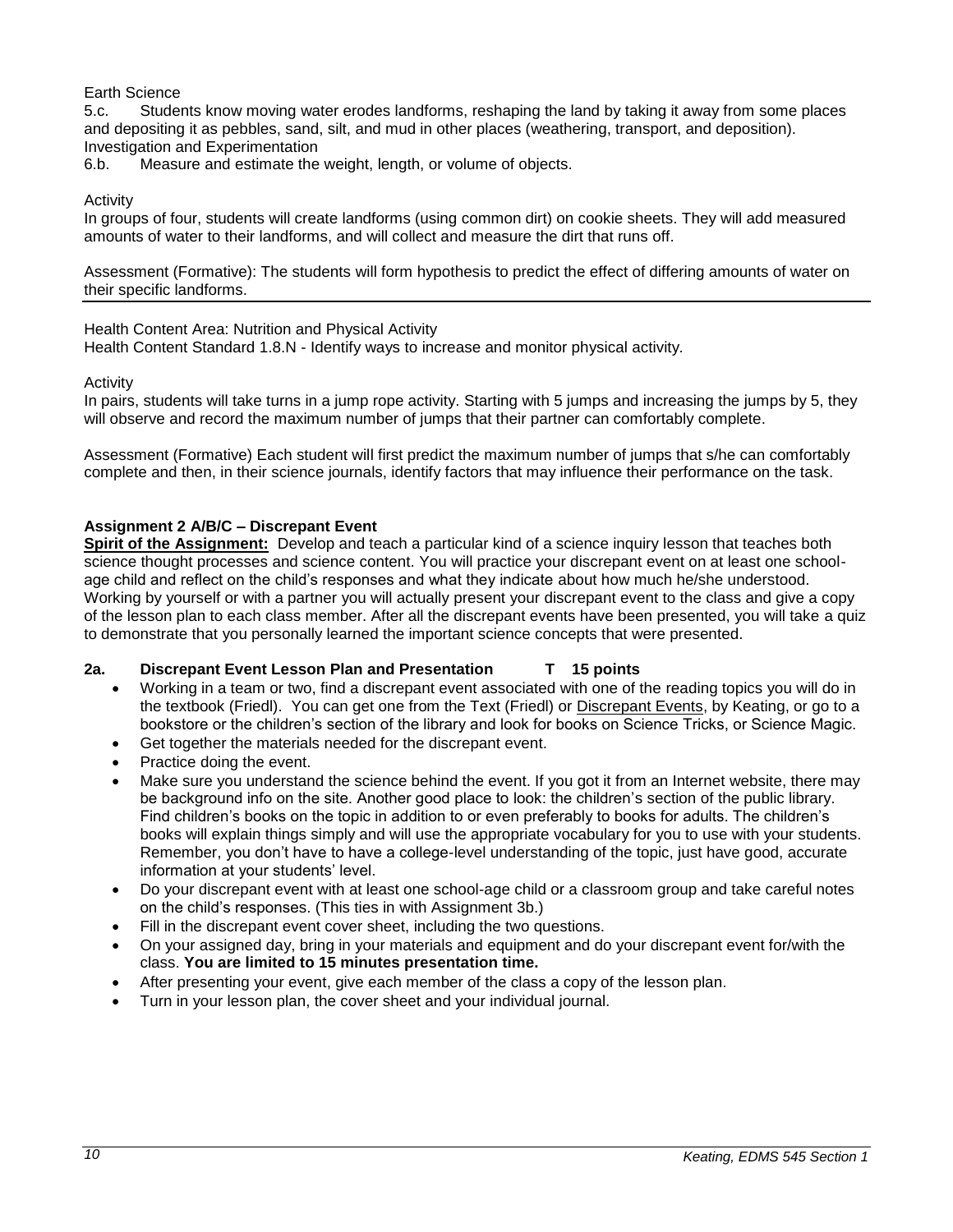## **2b. Discrepant event journal I 10 points**

- After you have done your discrepant event with a child or children or **with the class you are assigned**, look at your notes and think about how it went. (You may realize that your event needs to be modified before you do it with the class.)
- Write a description of what happened, with special attention to what the child said and did. Analyze the child's response: what portions of the event, and to what extent, did the child understand what was happening? Why or why not?

## **2c. Discrepant event quiz I 20 points**

After all discrepant events have been presented in class; a quiz will be given on the content of the events. The quiz is based mostly on the questions submitted by each partner pair on their Discrepant Event Cover Sheet. *This quiz will be open notebook. That means you should take careful notes during each discrepant event presentation.*

## **Assignment 3 A/B– Observation/art/writing (Integrating Multiple Disciplines with Science)**

**The spirit of this assignment:** observe something using all your senses, then use what you have observed to do a writing and an art activity from the book Moon Journals. You can use any kind of an experience for this: a walk on the beach, playing basketball, bathing a baby. Immediate experience is very important, so even it's something you've done many times before, do it again for this assignment. DON'T DO IT FROM MEMORY.

## **3a. Observation I 5 points**

- A. Sign up for a particular day, from 1 to 28 in the Moon Journals book. Look at the Art Invitation and the Writing Invitation for your particular day. If you didn't buy the book, borrow it from the Moon Journals director or use one of the copies and copy the relevant pages.
- B. Observation is a critical part of science and teaching science to children. To that end observe a natural event and take notes. Try to identify at least three specific details for each sense. Your notes can be in any format, and can be handwritten, as long as they are legible. If there is one sense that can't be used for your observation, give the reason why. You will turn in your notes with the art and writing pieces.

## **3b. Art and Writing Integrated into Science I 15 points**

- A. Follow the directions in the Moon Journals book for the writing and art activities for your assigned day. Apply the specifics of your observations and connect them to your observation for assignment 5a. As creatively as you can. If either the writing or the art won't work, see the instructor. As an alternative to this have a child apply an observation to the art and writing and present that as your artifact.
- B. Look in the Timeline for Art/Writing. On that day, bring your Science Observations and related response to the Art and Writing Invitations to class.
- C.REMEMBER—YOU ARE NOT GOING TO DO YOUR WRITING AND ART ABOUT THE MOON. YOU ARE GOING TO USE WHAT YOU OBSERVED, WHETHER IT'S WALKING ON THE BEACH OR BATHING A BABY.

## **Assignment # 4 - Model of Interdisciplinary Science Teaching that incorporates authentic assessment (**Map and Compass**)**

**Spirit of the Assignment:** Students will learn how to read topographic maps and use a compass to find directions. By doing this activity, you will apply elements of geology, mathematics and geography. Specifics to be discussed in class **10 Pts. (**Done in class)

# **Assignment #5 Using Field Trips in Science** (WAP Field Trip)

*Spirit of the assignment: by attending this field trip students will understand: 1) general procedures for planning an implementing a field trip in science; 2) how to access and use resources provided by a site prior to going; 3) Pre, during and post lesson plans to apply an inquiry based animal observation study using. 4) Independent/teacher choice field trip experience.* **Details of the field trip overview and requirements will be presented in class.** (15 pts.)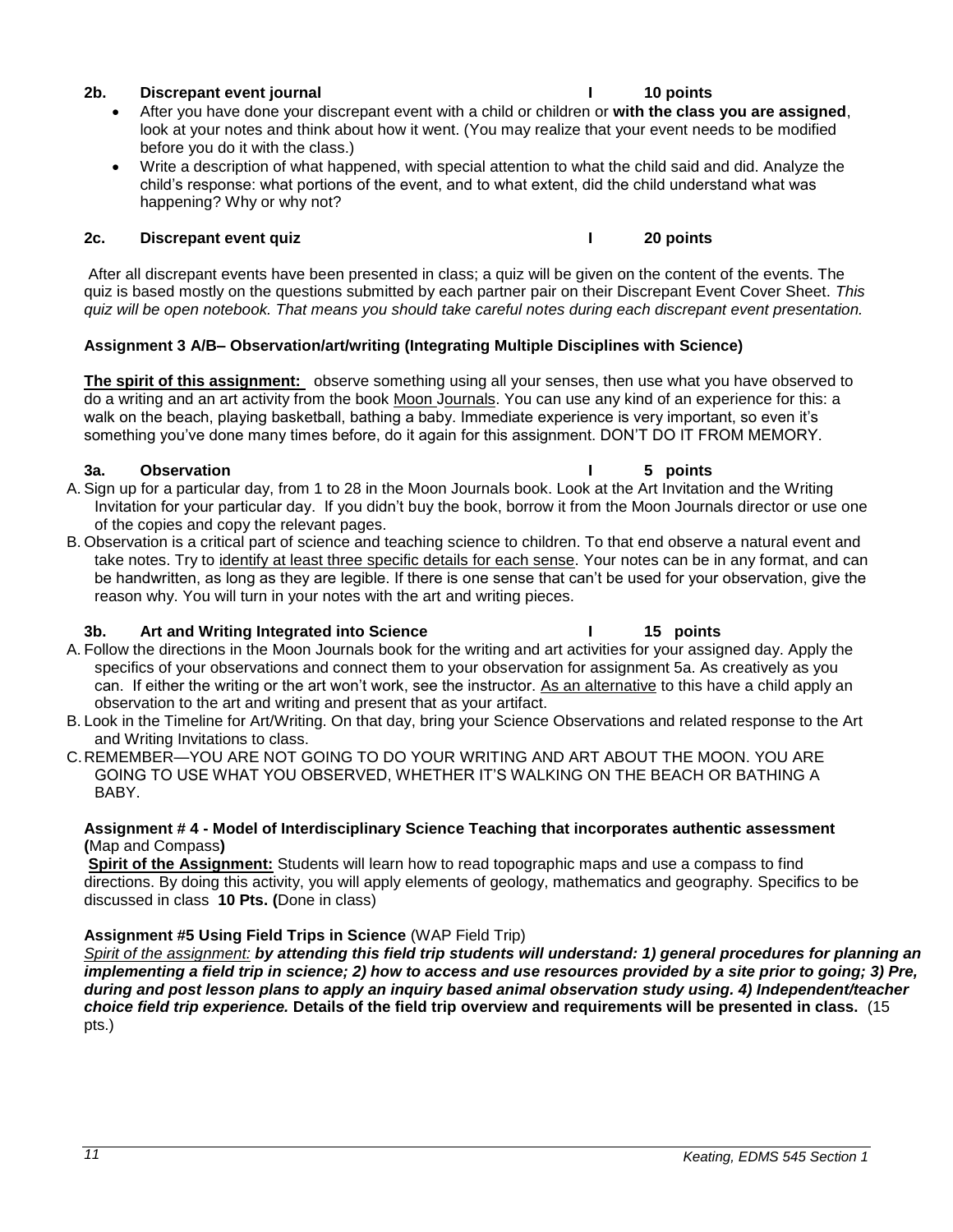# **Assignment #6 (A – D): Inquiry-Based Problem Solving/Teaching Model**

**Spirit of the Assignment:** Four different examples of applying inquiry in an Elementary Classroom. Reinforces the Discrepant Event Model (30 Pts)

- A. Open Ended Science Experiments ("Paper Towel Experiment") Applying the Scientific Method/Learning Cycle - 10pts
- B. Odyssey of the Mind: "Superlinks" (Individual Problem Solving/Competitive-Non-Competitive Model) 5 pts
- C. "Verbal Non-Verbal" (Group Problem Solving) 5 pts
- D. "Invention Convention" (Applied Inquiry) 10 pts

# **Assignment #7 Applying Readings to the Understanding of Science Topics/ Content for K-6 Teachers (Book Report Groups)**

**Spirit of the Assignment:** Gain a basic understanding of the major scientific concepts taught in K-6 from Earth Science, Biology, Chemistry and Physics. Each week students will read one of the three or four topic areas (Chapters) of science content and pedagogy assigned that week from Friedl/Koontz.

- 1) They will formulate a graphic organizer and or outline (as a handout) to assist in explaining the major concepts, critical vocabulary and examples of DE/Demonstrations that apply.
- 2) They will meet with their group to jigsaw each of the assigned chapters.
- 3) In a general class discussion they will pose any additional questions or issues related to the topics discussed.
- 4) The Discrepant Events for that class period will attempt to be coordinated with the topics of that day so they are representative (10 pts each  $X$  5 = **50 pts**)

## **Assignment #8 Participation in all aspects of class work**

**Spirit of the Assignment:** Participation in each class through discussions, questioning and group involvement (10 pts).

# **EXTRA CREDIT**

All students can gain extra credit for certain in-class and out-of-class activities. *There is a cap of 10 points total that can be applied to your grade. Three are provided below.*

- Apply your Discrepant Event with the class you are tutoring/teaching (5 pts.)
- **Read a scientific articles** concerning science or science education and write a one-page reaction paper on each article. Articles must be a relatively current publication date. They can be from scholarly journals, or ERIC, from the Internet, from the newspaper, or from general interest publications. Please make sure to include the Author, Title, Publication Name, and Date of Publication. 2 points per article (maximum two articles)
- **Watch a television show or movie** that deals with science or science education and write a one-page reaction paper. (Maximum **two reports (**2 points per report)
- **Be a director**, according to the list below. 5 points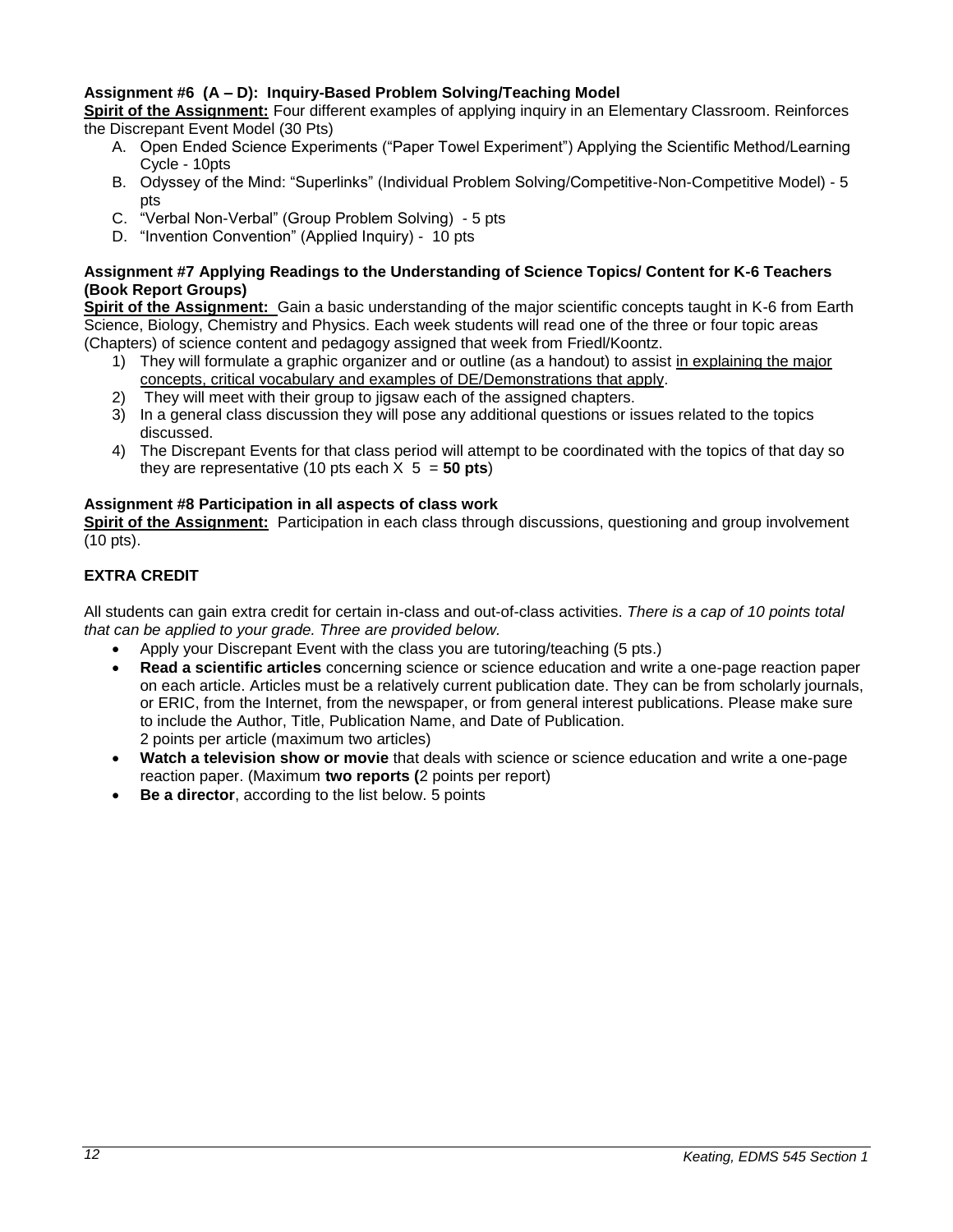## List of Potential Classroom Directors

Director of Directors – Assigns Directorships – keeps list

Classroom note-taker: organizes succinct summary of major ideas of each class and distributes electronically

Discrepant Event Coordinator/Moon Journal Coordinator,/ California Frameworks Coordinator

Technology coordinator—assists with use of smart classroom to facilitate student presentations

Timer …Keeps student presentations on time

Assignment Folder coordinator---collects and hands out grade folders and papers before and after class

Environmental coordinator---makes sure classroom environment is appropriate both before and after class

Name Tag Director – Make sure everybody has a name tag each class

Contact Information Director—Make class list with current contact info including emails/phone numbers

Assignment coordinator—sends out weekly reminders of assignments due and clarification with instructor if needed

Photographer – takes photos of students (for folders) and various class activities. Shows them to class.

Science Education researcher– Find science/science education websites and news articles that are relevant and present to class

Field Trip Coordinator—Helps with arrangements to the WAP

Science Methods Text Topic Area Assignments

Other (you choose depending on your expertise and needs of the class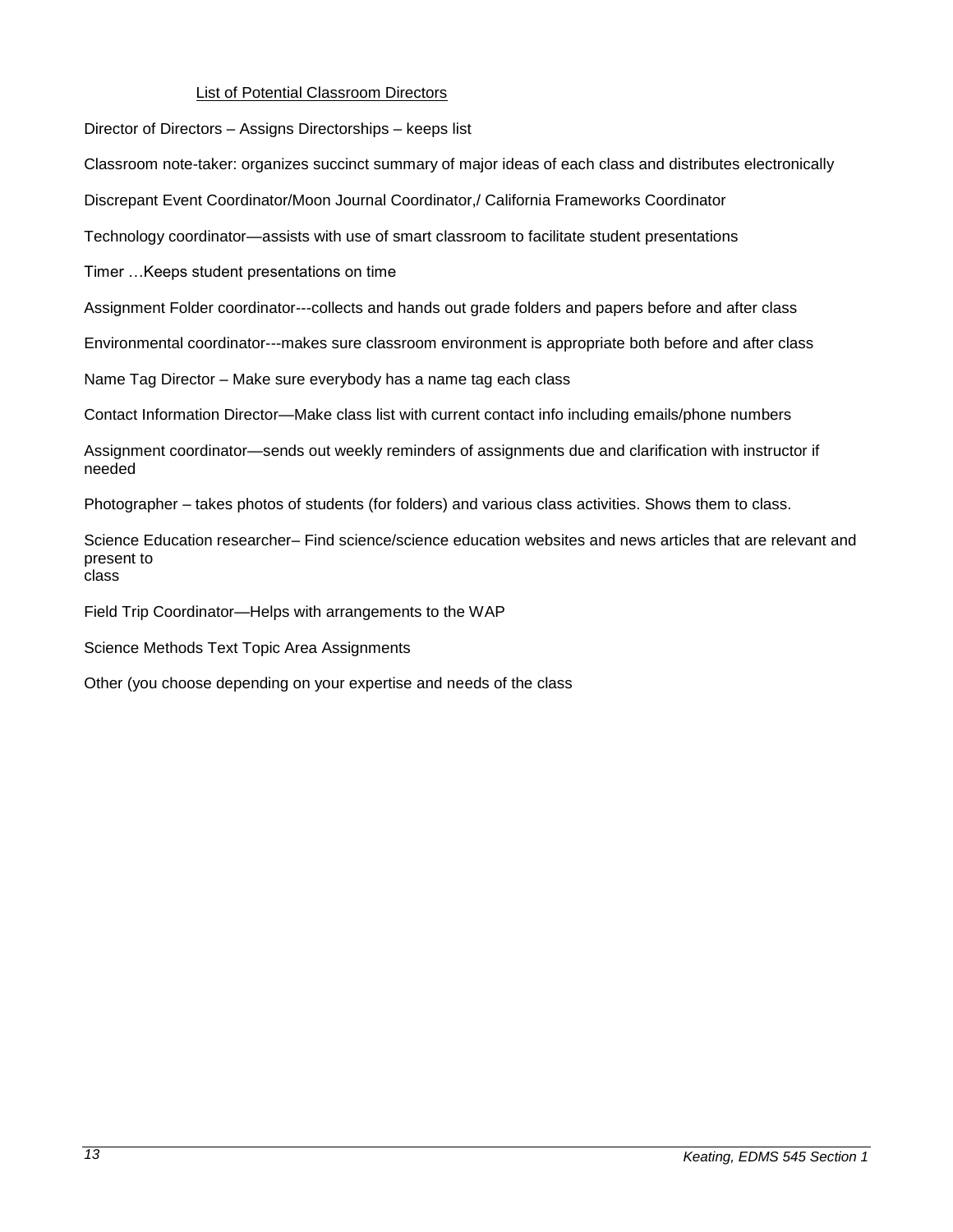# **Addendum A Grade Sheet (Please copy and bring to class for folder)**

| Gradesheet - EDMS 545                                           |                                              |                                                        | Name and the contract of the contract of the contract of the contract of the contract of the contract of the contract of the contract of the contract of the contract of the contract of the contract of the contract of the c |        |     |
|-----------------------------------------------------------------|----------------------------------------------|--------------------------------------------------------|--------------------------------------------------------------------------------------------------------------------------------------------------------------------------------------------------------------------------------|--------|-----|
|                                                                 |                                              | Attendance: (10 pts per class= 80 pts in all)          |                                                                                                                                                                                                                                |        |     |
| #1                                                              |                                              | #2                                                     | #3                                                                                                                                                                                                                             |        | #4  |
| #5                                                              |                                              | #6                                                     | #7                                                                                                                                                                                                                             |        | #8  |
| <b>Assignments:</b><br>1a. Framework Write-up                   |                                              |                                                        |                                                                                                                                                                                                                                | I      | /10 |
| 1b. Science Standard Write-up                                   |                                              |                                                        |                                                                                                                                                                                                                                | I      | /10 |
| 1c. Framework/Standards Team Presentation                       |                                              |                                                        |                                                                                                                                                                                                                                | Т      | /5  |
| 1d. Health Standard Write-up                                    |                                              |                                                        |                                                                                                                                                                                                                                | I      | /5  |
| 2a. Discrepant Event Lesson Plan and Presentation               |                                              |                                                        | Т                                                                                                                                                                                                                              | /15    |     |
| 2b. Journal-Doing your discrepant event with a child            |                                              |                                                        |                                                                                                                                                                                                                                | I      | /10 |
| 2c Discrepant Event Quiz - Open notebooks                       |                                              |                                                        | ı                                                                                                                                                                                                                              | /20    |     |
|                                                                 | 3a Observation of natural event              |                                                        |                                                                                                                                                                                                                                | I      | /10 |
| (Connected to Moon Journals)<br>3b. Art/Writing (Moon Journals) |                                              |                                                        |                                                                                                                                                                                                                                | ı      | /20 |
| 4                                                               | Map and Compass (Integrated. Learning)       |                                                        |                                                                                                                                                                                                                                | I      | /10 |
| 5                                                               | Using Field Trips/community in Science (WAP) |                                                        |                                                                                                                                                                                                                                | T      | /15 |
| 6                                                               |                                              | Problem Solving (OM/ IC/ Open ended: Towels/Probeware) |                                                                                                                                                                                                                                | I or T | /30 |
| 7                                                               | Assigned Reading Topic from Friedl TSC (5 X) |                                                        |                                                                                                                                                                                                                                | I/T    | /50 |
| 8                                                               |                                              | Participation Credit (Discussion/presentations/etc.)   |                                                                                                                                                                                                                                | I      | /10 |

Additions \_\_\_\_/10 pt (max)

Total \_\_\_\_\_\_\_/300